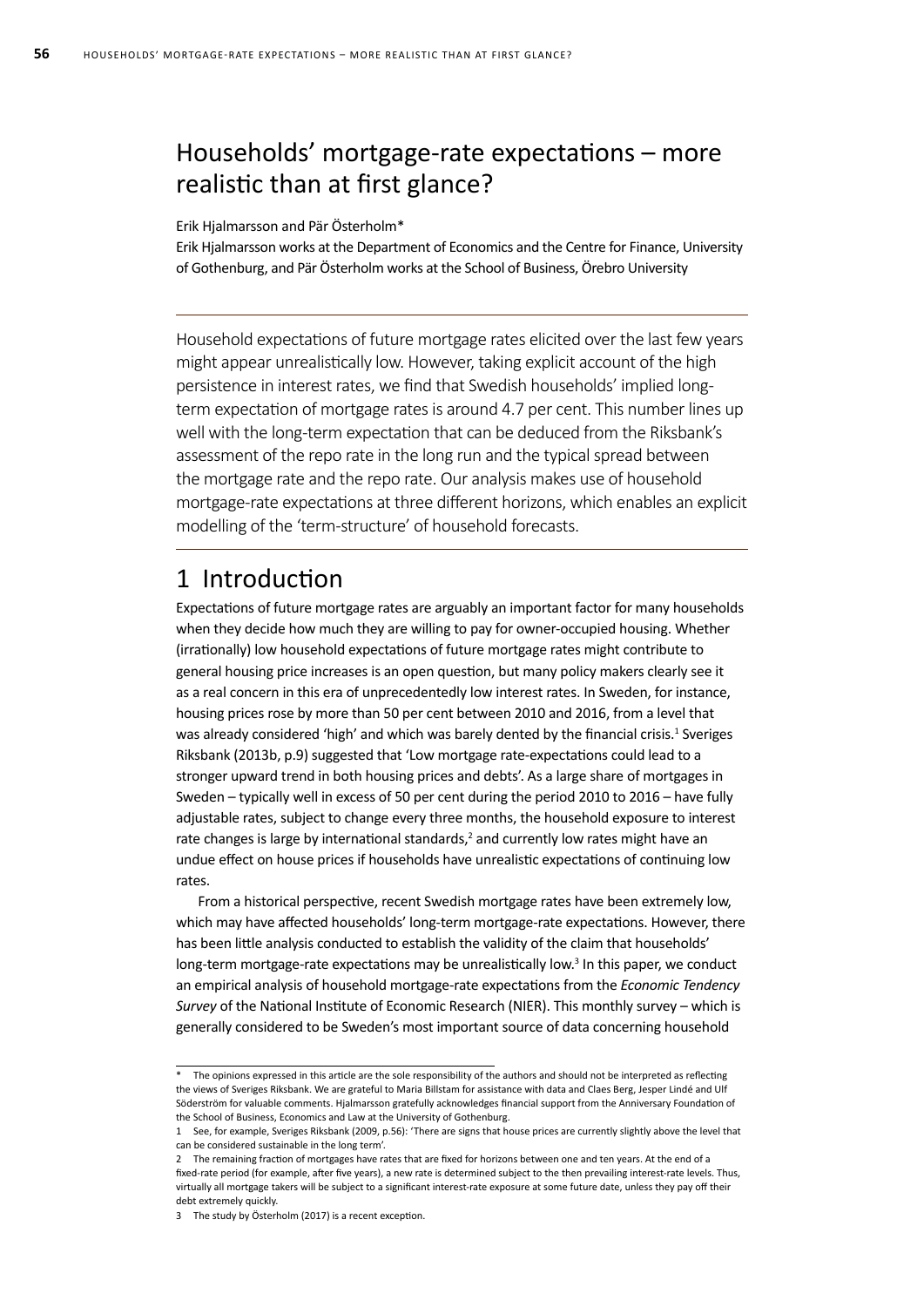expectations – provides us with monthly observations on average household mortgage-rate expectations from February 2010 until March 2017.

Specifically, for each month, we observe a forecast of the (adjustable) three-month mortgage rate for one, two, and five years into the future. We make explicit use of this 'term-structure' of forecasts to recover the implied long-term mortgage-rate expectation of households. Under an assumption that mortgage rates follow a first order autoregressive (*AR*(1)) process, the elicited survey expectations can be modelled as conditional forecasts obtained from such a process. This enables us to recover estimates of both the long-term (or unconditional) mortgage-rate expectation of Swedish households and the speed with which this long-term forecast should be reached. Our study accordingly contributes to the ongoing debate regarding the potential risks of inflated housing prices as a result of historically low interest rates in many countries.<sup>4</sup> In addition, we contribute to the general literature on expectations and price-formation in housing markets; see, for instance, Case and Shiller (2003); Case, Shiller and Thompson (2012); Lambertini, Mendicino and Punzi (2013); and Gelain and Lansing (2014).

#### 2 Data

The NIER's *Economic Tendency Survey* is a large monthly survey in which Swedish households and businesses are asked questions regarding both their own economic situation as well as the overall Swedish economy. In this paper, we use data from the part of the survey that concerns households.<sup>5</sup> In February 2010, three questions regarding the future value of the (adjustable) three-month mortgage rate – which in Sweden is also commonly denoted the 'variable' mortgage rate – were added to the survey. The specific questions that the households are asked are as follows.

**Question 18. Today the variable home loan rate is** *x* **%. State how high you expect the variable home loan rate to be in:**

- (a) 1 year's time
- (b) 2 years' time
- (c) 5 years' time

The individual survey responses are aggregated by the NIER to create time series of average household responses for each question.<sup>6</sup> These time series thus represent the average household forecasts of the three-month mortgage rate for one year, two years and five years into the future.<sup>7</sup> These forecasts are lined up with the current three-month mortgage rate at the time of each survey – the reference rate – which is stated to the respondents as the questions are read out to them. We use the full available time series, from February 2010 to March 2017, on each of these three questions as well as the reference rate. Data are plotted in Figure 1.

<sup>4</sup> See, for example, Sveriges Riksbank (2011), Dermani, Lindé and Walentin (2016), European Commission (2016) and

International Monetary Fund [IMF] (2016) for a discussion concerning Sweden.

<sup>5</sup> See www.konj.se/english/publications/economic-tendency-survey.html for details.

<sup>6</sup> On average, in each survey round, approximately 75, 65, and 55 per cent of the 1500 respondents answer the questions

concerning the future mortgage rate at the one-year, two-year, and five-year horizons, respectively.

<sup>7</sup> The NIER has a pre-determined formula for classifying outliers in the individual responses and removes such outliers prior to calculating average responses.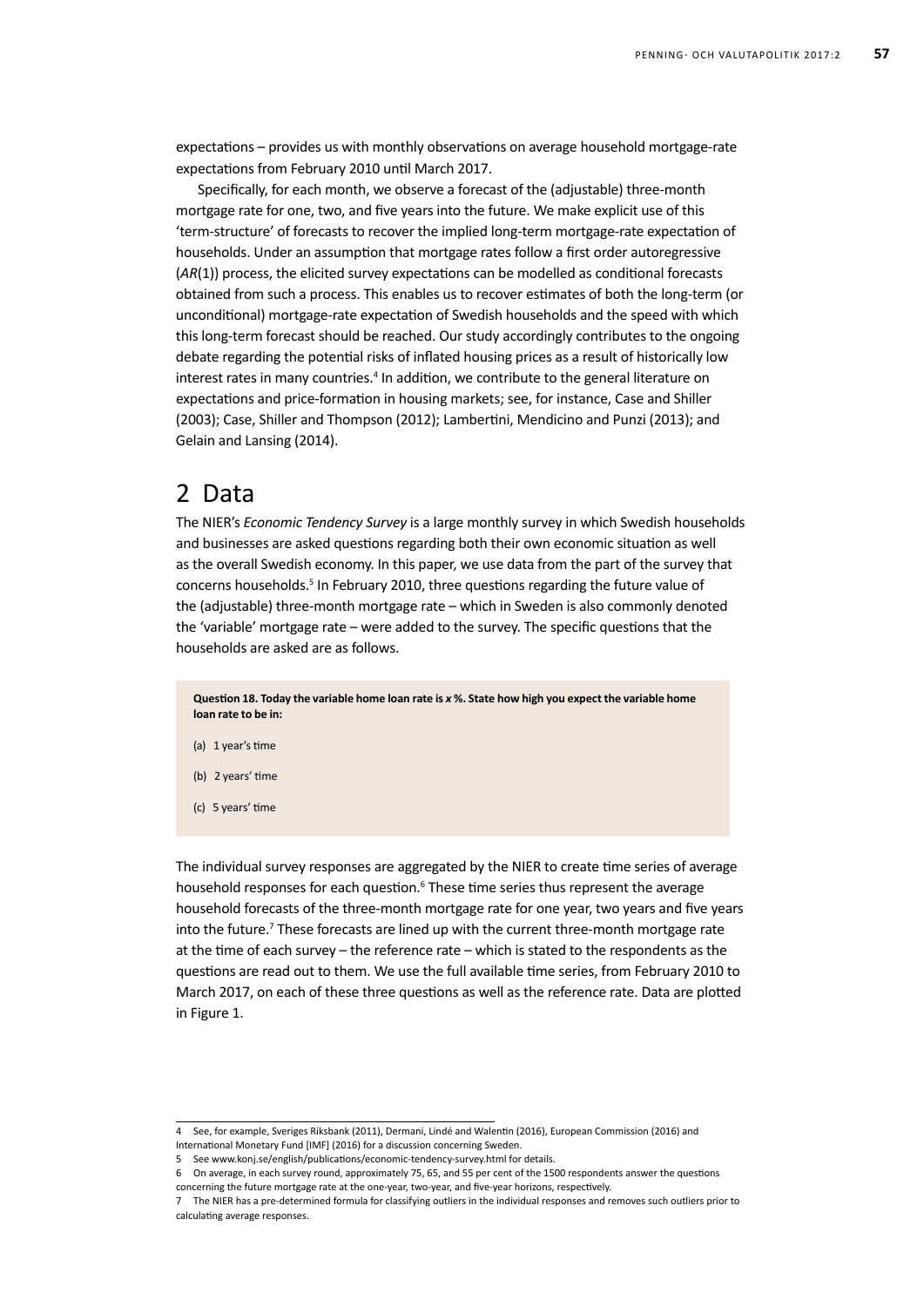

Note. Dates correspond to when the expectations were collected and the reference rate stated to the respondents. Source: National Institute of Economic Research

## 3 Empirical analysis

The econometric analysis is based on the assumption that households view the mortgage rate as an *AR*(1) process,

#### (1)  $i_t - \mu = \rho(i_{t-1} - \mu) + e_t$

where  $i_t$  is the three-month mortgage rate,  $\mu$  is its unconditional mean, and  $e_t$  is a disturbance term that is independently distributed (*iid*) across time. Assuming a mean reverting mortgage rate (*−*1*<ρ<*1), *μ* thus represents the long-term forecast, or unconditional expectation, of mortgage rates. The parameter *ρ* determines the degree of persistence in the process or, put differently, determines how quickly the process reverts to the long-term mean *μ*. The closer *ρ* is to zero, the quicker the mean reversion.

The *AR*(1) model assumption is clearly an approximation to the households' perception of the mortgage rate. Though extremely simple in its formulation, the *AR*(1) model is generally viewed as a good approximation of the time-series properties of many economic variables, and forecasts from this model are easily understood in intuitive terms. Specifically, as shown in detail below, an *AR*(1) forecast is easily seen to equal a weighted average between today's value and the long-run mean of the process, where the weight on today's value declines with the forecasting horizon. The *AR*(1) model is frequently used in empirical macroeconomic work related to forecasting, providing a simple benchmark model that performs well in many settings; see, for example, Pesaran, Smith and Schuermann (2009).<sup>8</sup> Our model choice is also in line with, for instance, Orphanides and Williams' (2004) model for monetary policy analysis, in which the private sector uses an *AR*(1) model in order to form inflation expectations.

Forecasts from the model are conveniently generated due to its simple, recursive structure. Standing at time *t*, households form conditional expectations *h* years ahead, which we denote *i*<sub>t+</sub><sub>h</sub>. Since the best forecast of all future disturbances ( $e_{t+h}$ , where *h*>0) is zero, the one-step-ahead forecast is given as

*i*<sup>*e*</sup><sub>*t*+1</sub>=*μ* +*ρ*(*i<sub>t</sub>*−*μ*),

<sup>8</sup> It can also be noted that an *AR*(1) model performed well relative to judgemental forecasts when survey expectations of Swedish inflation were evaluated by Jonsson and Österholm (2012).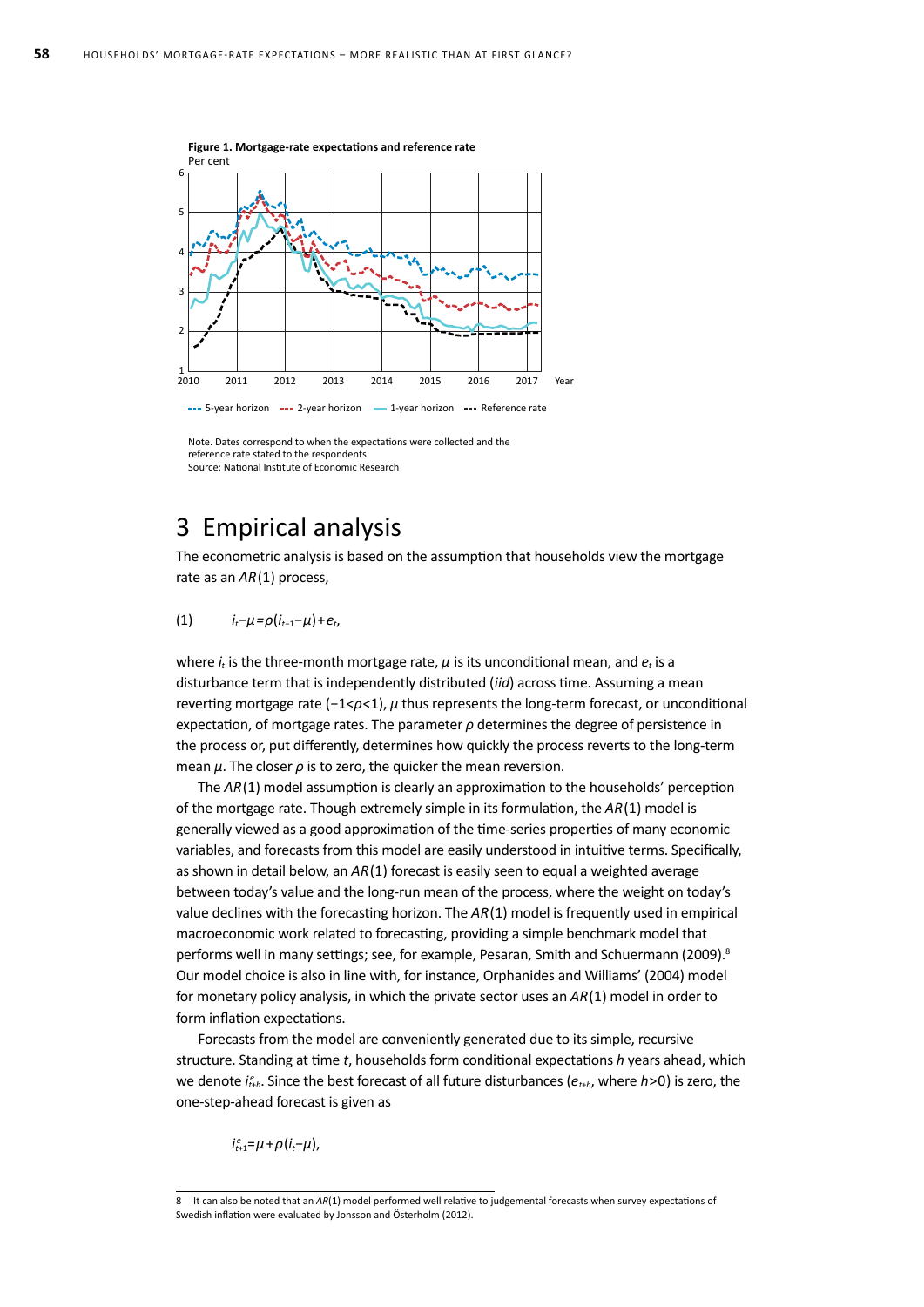where  $i<sub>t</sub>$  is the current rate at time *t* (that is, the reference rate stated to the respondents at each round of the survey). Rearranging, the one-step-ahead forecast can equivalently be expressed as

$$
i_{t+1}^e = \mu(1-\rho) + \rho i_t
$$

which is now easily seen to equal a weighted average between today's value (i<sub>t</sub>) and the unconditional, or long-run, mean (*μ*). In the one-step-ahead forecast, the weight on today's value is given by *ρ*, such that a greater *ρ* gives more weight to current conditions and less weight to the long-run mean. The two-step-ahead forecast is given recursively as

*i*<sup>e</sup><sub>*t*+2</sub>=μ(1−ρ)+ρi<sub>t+1</sub>=μ(1−ρ)+ρ[μ(1−ρ)+ρi<sub>t</sub>]=μ(1−ρ<sup>2</sup>)+ρ<sup>2</sup>i<sub>t</sub>,

and, in a similar manner, the *h*-step-ahead forecast is given as

(2) 
$$
i_{t+h}^e = \mu (1 - \rho^h) + \rho^h i_t
$$
.

In order to illustrate the properties of this model, Figure 2 plots the forecasts for three different *AR*(1) models, all with an unconditional mean (*μ*) equal to 5 per cent, but with the autoregressive parameter *ρ* taking on values of 0.5, 0.75, and 0.9, respectively. Today's value is set equal to two per cent. With  $\rho$ =0.5, it then takes six years to reach the unconditional mean (measuring at the first decimal place). Increasing *ρ* to 0.75 it instead takes 15 years, and finally setting *ρ*=0.9, the unconditional mean has not been reached in the 20 years that we show in the graph. After 20 years, the value is in fact only 4.6 in this case.<sup>9</sup>



Note. The persistence (0.5, 0.75 and 0.9) is the autoregressive parameter, *ρ*, of the *AR*(1) model in Equation (1). The forecasts at different horizons are generated according to Equation (2). Source: Authors' calculations

<sup>9</sup> It takes 39 years to reach the unconditional mean in this case (measuring at the first decimal place). As seen from the general forecast formula in Equation (2), the forecast of any *AR*(1) model, with *ρ*≠0, never fully reaches the unconditional mean, since some weight is always placed on today's value. However, from a practical perspective, the forecast eventually gets close enough to the unconditional mean that the two are essentially indistinguishable.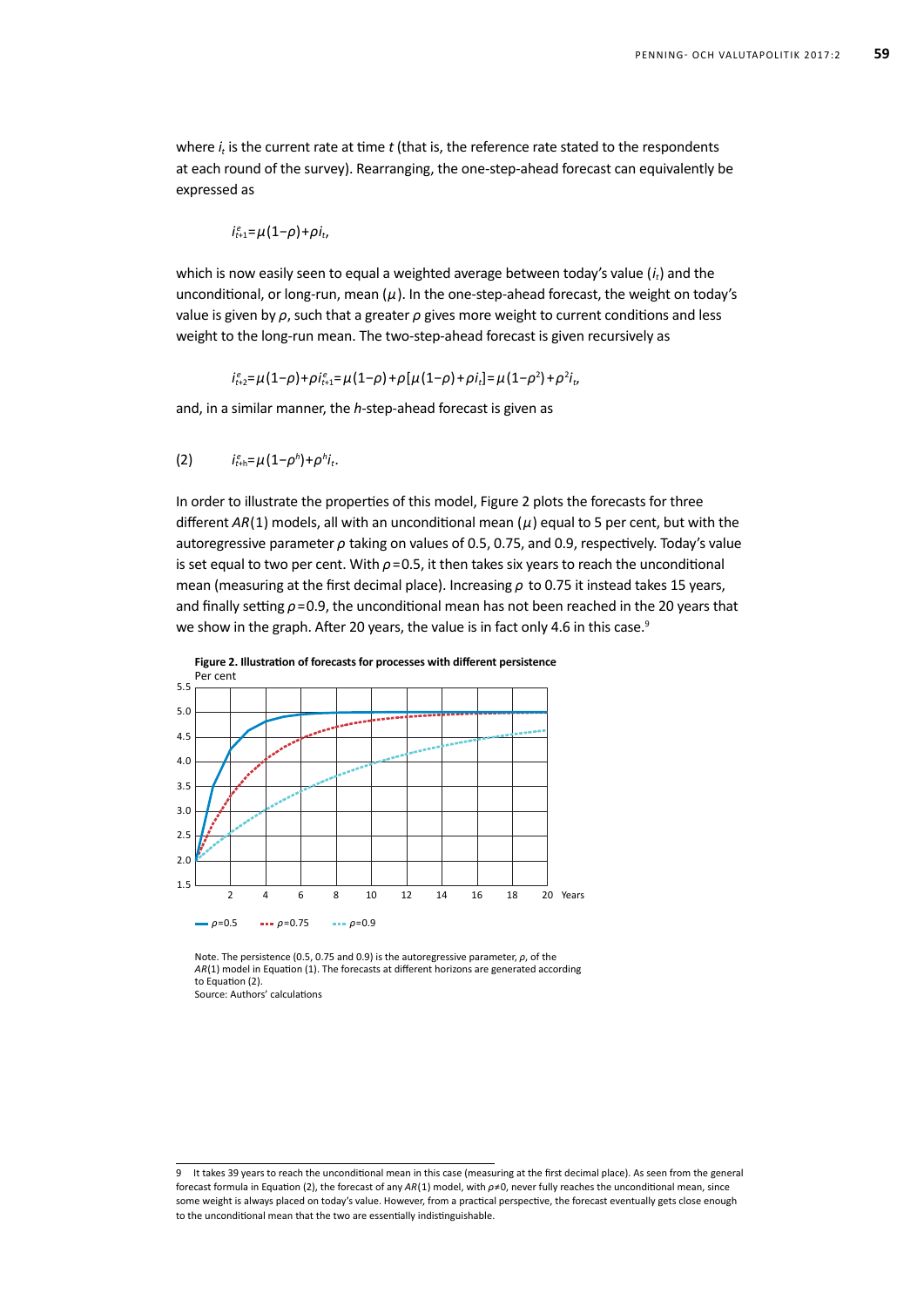Based on the model specification in Equation (1), we formulate the following three moment conditions, corresponding to the three different forecast horizons in the survey:

 $E[i_{t+1}^e - \mu(1-\rho) - \rho i_t] = 0$  $E[i_{t+2}^e - \mu(1-\rho^2) - \rho^2 i_t] = 0$  $E[i^{e}_{t+5}-\mu(1-\rho^5)-\rho^5 i_t]=0.$ 

The model parameters *μ* and *ρ* are estimated through the Generalized Method of Moments (GMM) procedure, using the full set of 86 monthly observations.<sup>10</sup> Results are given in Table 1. As can be seen, the long-term expectation of the mortgage rate is approximately 4.7 per cent. Is this a reasonable value to which the households let their forecasts converge? One way to assess this question is to relate the estimated unconditional expectation to the average of the actual mortgage rate over a longer period. Calculating the average over the period February 1997 to March 2017 – a period chosen due to a combination of data availability and the fact that Sveriges Riksbank's inflation target had been made credible by 1997 – we find that it is 3.8 per cent.<sup>11,12</sup> From this perspective, the estimated unconditional mean is actually on the high side. However, during the last two decades, inflation in Sweden – and in many other countries – has been lower than expected and on average below the target. This is to some extent explained by the fact that resource utilisation on average has been lower than neutral, which is not surprising given that the recent global financial crisis is included in the sample. This low inflation helps explain why the Swedish repo rate during this period in general was kept below what can be considered a steady-state value.<sup>13</sup> A longrun repo rate has been suggested by Sveriges Riksbank (2017) to be in the range of 2.5 to 4 per cent. The spread between the three-month mortgage rate and the repo rate might be approximately 1.5 percentage points, as it typically has varied between 1 and 2 percentage points; see, for example, Sveriges Riksbank (2012) and Turk (2016). Taken together, a reasonable range for the three-month mortgage rate could accordingly be 4 to 5.5 per cent.<sup>14</sup> From this perspective, the estimated unconditional mean seems very reasonable.

**Table 1. Estimation results**

| Parameter | Point estimate | <b>Standard error</b> |
|-----------|----------------|-----------------------|
|           | 4.74           | 0.13                  |
|           | 0.80           | 0.03                  |

Note. The sample is February 2010 to March 2017.  $\mu$  is expressed in per cent.  $\rho$  is the persistence at an annual basis.

Turning to the estimated autoregressive parameter, *ρ*, Table 1 shows that it is equal to 0.8 (on an annual basis). This value indicates a fairly slow speed of mean reversion – a finding well in line with the empirical literature on nominal interest rates, which typically finds that they are highly persistent; see, for example, Lanne (2000) and Beechey, Hjalmarsson and

<sup>10</sup> The first- and second-stage GMM estimates are very similar. Here we simply report the first-stage results, which have the appealing property of giving equal weight to each of the three forecast horizons. The parameter values are obtained through a grid-search, allowing for values of *ρ* between 0 and 0.999 and values of *μ* between 0 and 15.

<sup>11</sup> This value was calculated by taking the mean over the adjustable three-month mortgage rates of three of Sweden's largest actors in the mortgage market, namely Nordea, SBAB and Swedbank.

<sup>12</sup> In January 1993, it was declared that inflation targeting was the new monetary-policy regime in Sweden. However, due to a lack of credibility for Swedish monetary policy, interest rates in Sweden were fairly high for the first few years after the introduction. The assessment that the Swedish inflation-targeting regime had been thoroughly established by 1997 is shared by, for example, Svensson (2015).

<sup>13</sup> For a further discussion of why inflation in Sweden has been low in recent years, see Andersson, Corbo and Löf (2015) and the references therein.

<sup>14</sup> It can be noted that until quite recently, the Riksbank assumed that a long-run value for the mortgage rate should be in the interval 5.2 to 6.5 per cent. This was also based on a combination of long-run values for the repo rate and the mortgage spread; see, for example, Sveriges Riksbank (2013a).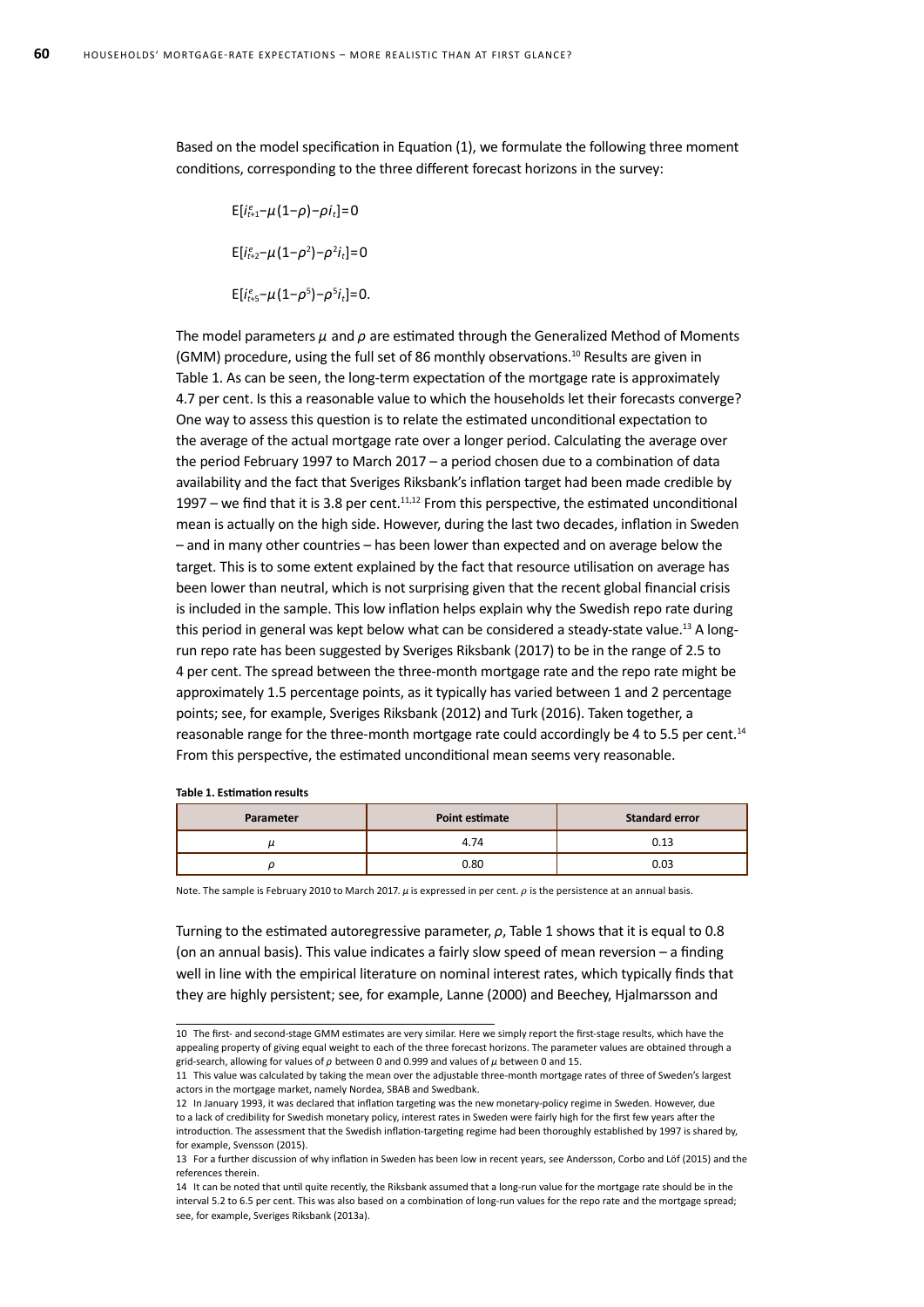Österholm (2009). To get a clearer understanding of the implications of this value for *ρ*, it is instructive to calculate the implied model forecasts for various horizons, starting at the last observed reference rate in our sample, which is equal to about 2 per cent for March 2017. The five-year ahead conditional forecast – based on the *AR*(1) forecasting function and the estimated parameter values – is equal to 3.8 per cent; the ten-year ahead forecast is 4.4 per cent, the fifteen-year ahead forecast is 4.6 per cent and the twenty-year ahead forecast is 4.7 per cent. Thus, under this level of persistence (*ρ*=0.8), it takes about ten to fifteen years before the conditional forecast gets close to the unconditional mean of the process.

Figure 3 graphically illustrates these findings, showing the model-implied forecast over the next 20 years, until March 2037. In the figure, the forecasts of the model are also compared to the survey expectations from the *Economic Tendency Survey* of March 2017, in order to give an illustration of the fit of the model. As is seen, the forecasts from the model at the end of the sample are somewhat higher than the corresponding survey expectations. This result could possibly signal a decrease in the perceived unconditional mean, which might have occurred if households' expectations are eventually affected by the fact that the mortgage rate has been low for a long time. However, some deviations between the model and the actual elicited survey expectations should clearly be expected, and one should certainly be cautious not to over-interpret the fact that the fit of the model is not perfect for a given sample point.



Note. The survey expectations are from the Economic Tendency Survey of March 2017. Sources: National Institute of Economic Research and authors' calculations

Overall, we believe that our results indicate that the households' expectations concerning the future mortgage rate appear reasonable. That said, some caveats with our analysis should be noted. In particular, by using aggregated data – that is, average responses across survey respondents – we ignore the inherent dispersion in the forecasts. Since our results suggest that on average households have sensible expectations about future mortgage rates, there must be households who have expectations that are too low. For the individual household, such biases might lead to unfortunate decisions in terms of taking on too much debt or relying overly much on adjustable rate loans that offer less protection against adverse future interest rate movements. The extent of these concerns depends on which parts of the population form forecasts that are too low.

For instance, suppose expectations of future mortgage rates are systematically lower for people who have recently bought a house or an apartment, than for people who rent or have owned their homes for a long time. The former group would generally have new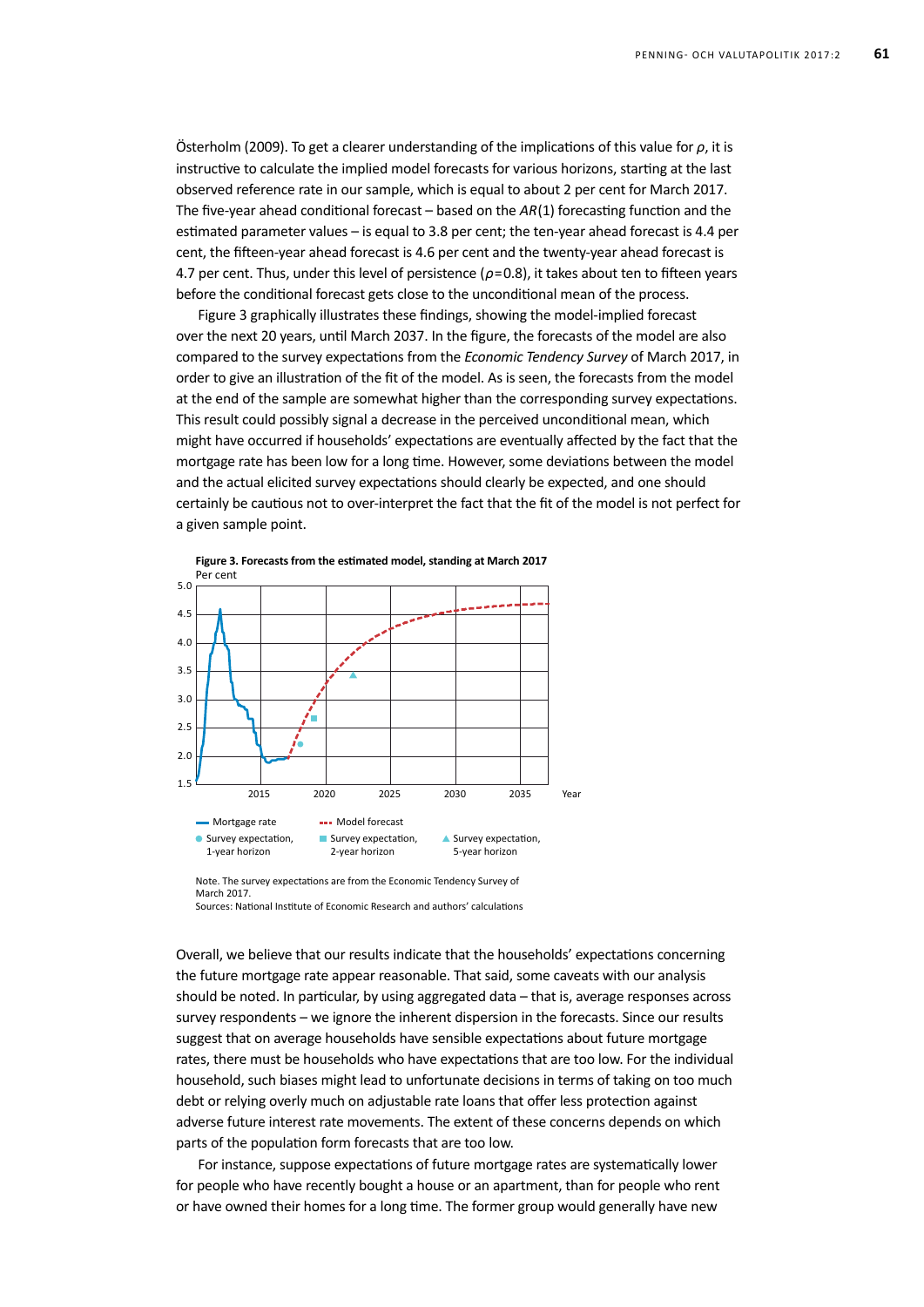and relatively large mortgages, whereas the latter group would likely have smaller or no mortgages. In such a case, the average mortgage-rate expectations might look reasonable, but for the group for whom these expectations really matter (the recent home buyers) the expectations might be too low. Such a bias could occur if the group of recent home buyers decided to buy because they have, at least from their perspective, a relatively more optimistic view of the future in the sense of continuing low mortgage rates (and perhaps more rapidly increasing house prices). Alternatively, it could also be the case that less educated and poorer households are less capable of forming realistic forecasts for future mortgage rates. Such concerns are well supported by research on household finance and financial literacy; see, for instance, Campbell (2006). If these households systematically put too much weight on today's low rates in their forecasts, this would clearly be worrying since these households are likely the ones that would be most exposed if rates increase faster and/ or more than they expect.

However, while these types of caveats should certainly be kept in mind, it should be stressed that sensible average expectations among households must still be viewed as encouraging, and as positive a result as one could hope for in any study using aggregate data.

## 4 Conclusion

In this paper, we have introduced a novel approach to using survey data to estimate the longterm, or unconditional, expectation of the mortgage rate. The results suggest that Swedish households seem to have realistic expectations of the future mortgage rate. Specifically, the implied long-term expectation appears well in line with reasonable values of the long-run repo rate and the mortgage spread.

Our analysis also points to an important principle: While five years might seem like a long forecasting horizon, one should not necessarily interpret five-year forecasts as proxying for truly long-term (or unconditional) expectations. This is particularly true when data – as in the case of interest rates – are highly persistent.